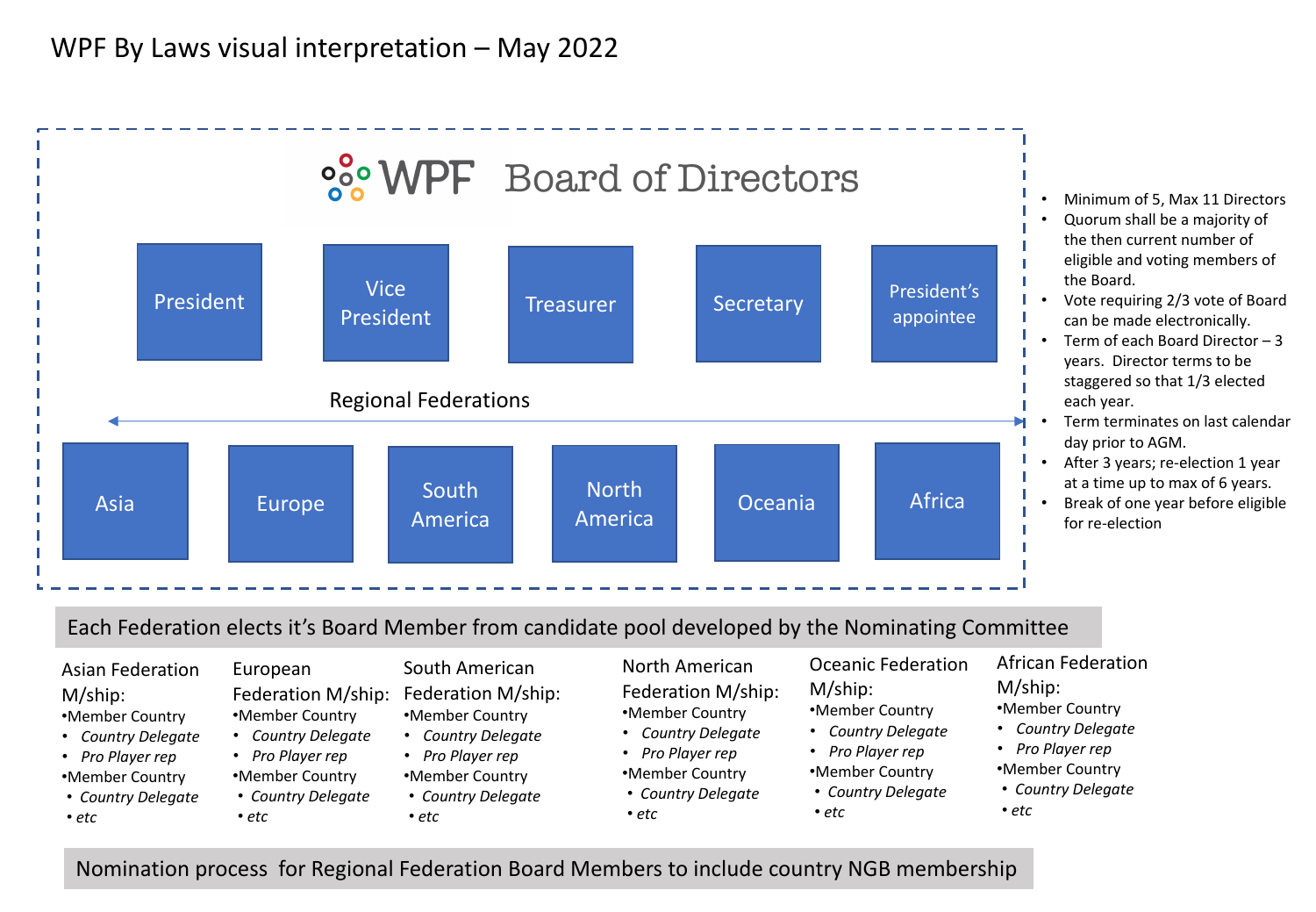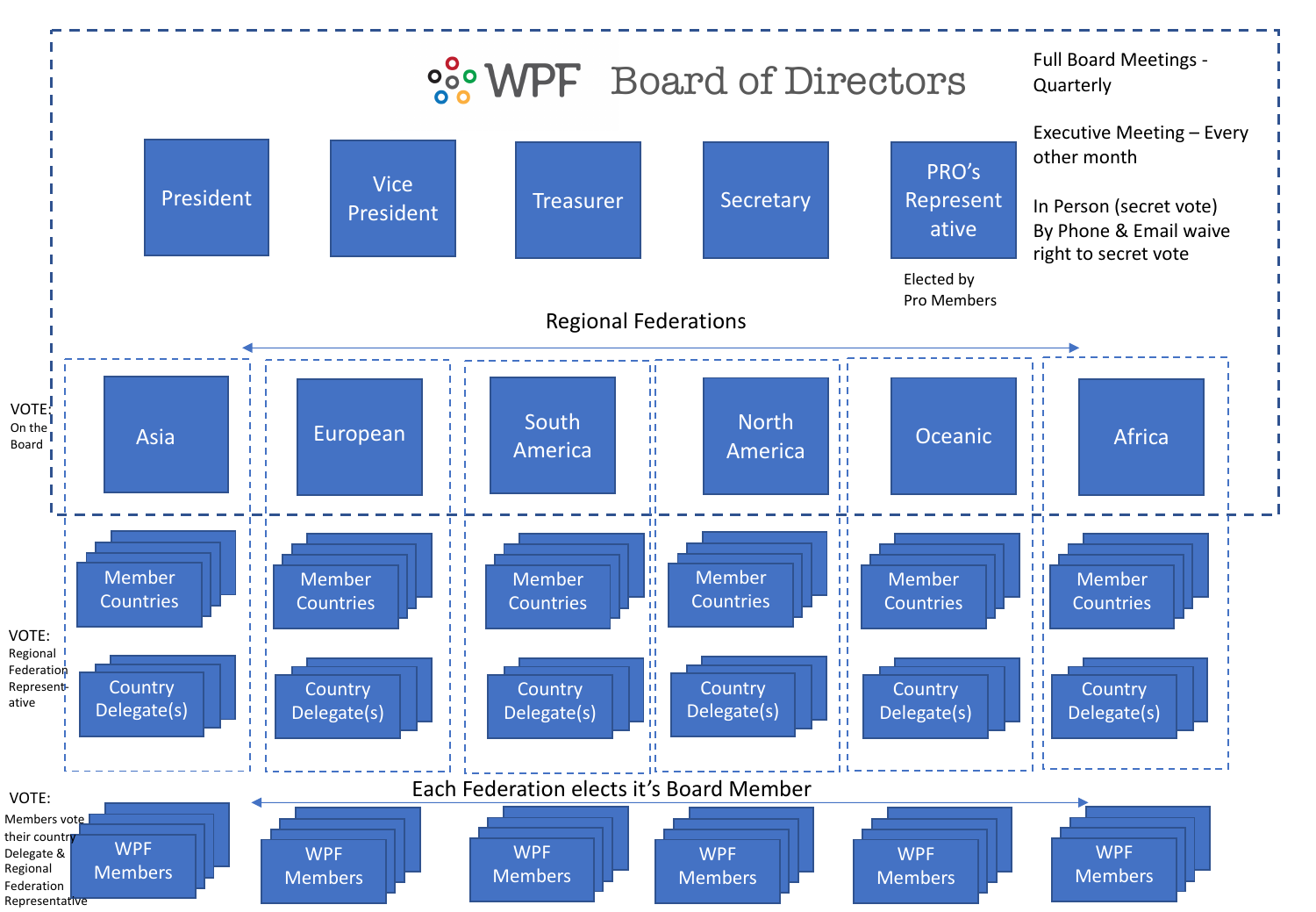## **Quarterly BOD Meetings**.

Jan, April, July, October. Dates published on website. At least 30 days notice (24 hours for Special meeting)

Meetings open to all unless BOD proposes to go into Executive session for confidential discussion.

Members can request to speak during first 10 minutes of Board meeting. 10/5/5 Rule applies [Can request 10 minutes if prior written notification is sent to President and/or 3 others. Up to 5 pages can be submitted 5 days in advance of the meeting.



# **8% WPF** Board of Directors

Responsible for the governing role of the B O D: ByLaws, Policies & Procedures Manual, Nominations Committee

Executive Committee/ Officers:

> >\$1k expenditure requires approval of BOD

All meetings to be minuted and distributed to the Board. Any action of Committee to be confirmed by majority vote of Board of Directors at Quarterly Meeting or Special Meeting.

#### **Appointment Process:**

Vacancies posted on website (at least 30-6o days prior to completion of candidate slate) Nomination Committee manage nominations to prepare a candidate slate of every eligible\* candidate.

Elected by Country Member ballot January

Assume role April.

3-year term can be extended one year at a time by Country Member vote.

### **Special Meetings**.

Can be called by President or by 3 or more Board members. Inform via email; include purpose of meeting and suggest date/time of call. Not less than 48 hours notice.

#### **\*Eligibility Criteria**.

- Is a Company Director in their country
- Min 2 years in Senior Management role
- Served on the Board or Management Committee of a not for profit governing body for minimum of 1 year
- Served as a WPF confederation Board member for minimum of 1 year.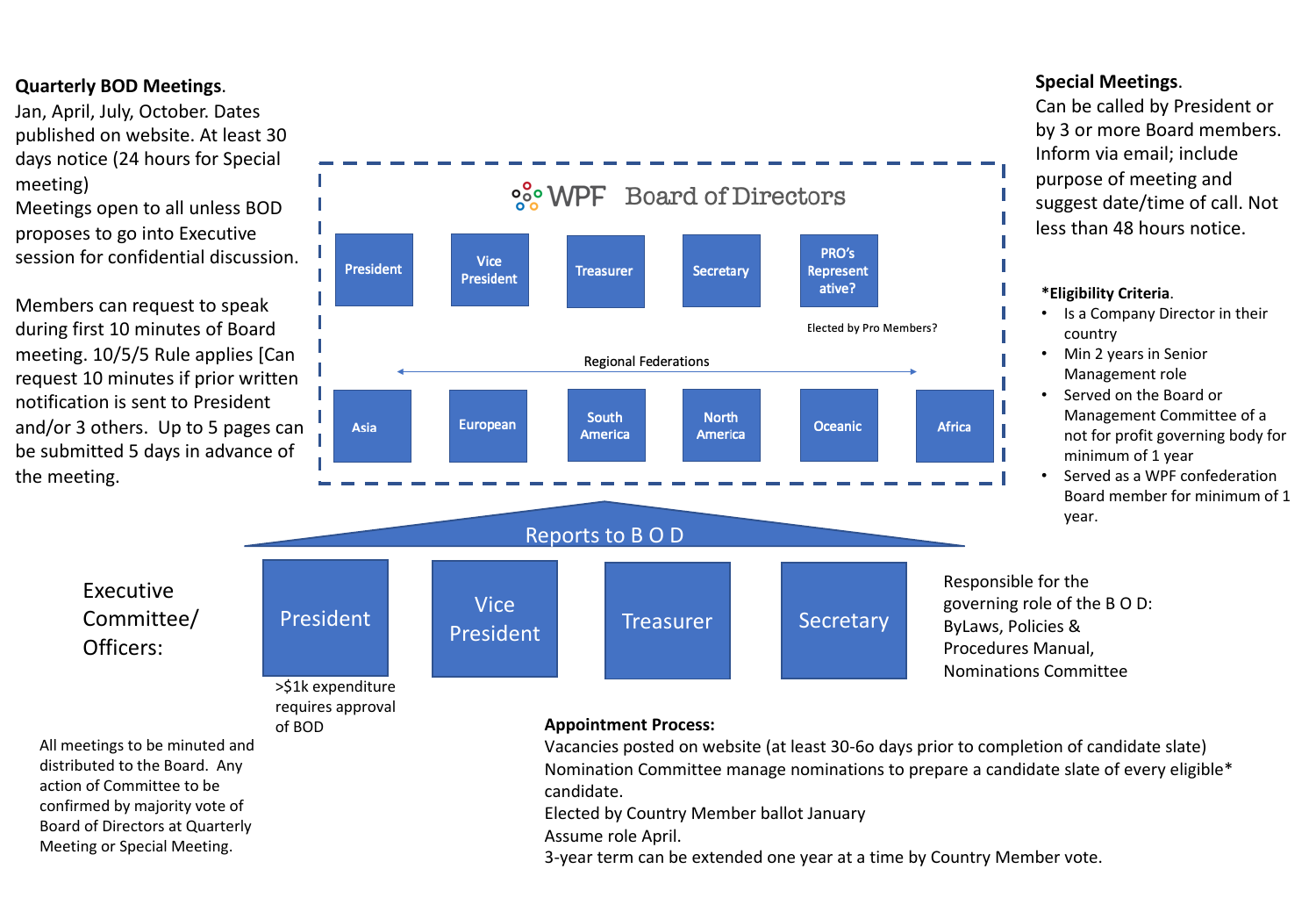WPF Incorporated under the Illinois Non Profit Corporation Act

Governing Documents: - By Laws - Articles of

Incorporation

Committees:

Chairs & designated individuals will be appointed by the President on the advice or consent of the BOD. Unless specified appointments are for 12 months.



**Roberts Rules of Order:** All motions need to be seconded and voted on. 2/3rds majority required.

**Amend** (motion proposed for **Commit** (motion proposal to get a committee to review and **Table** (motion to table at a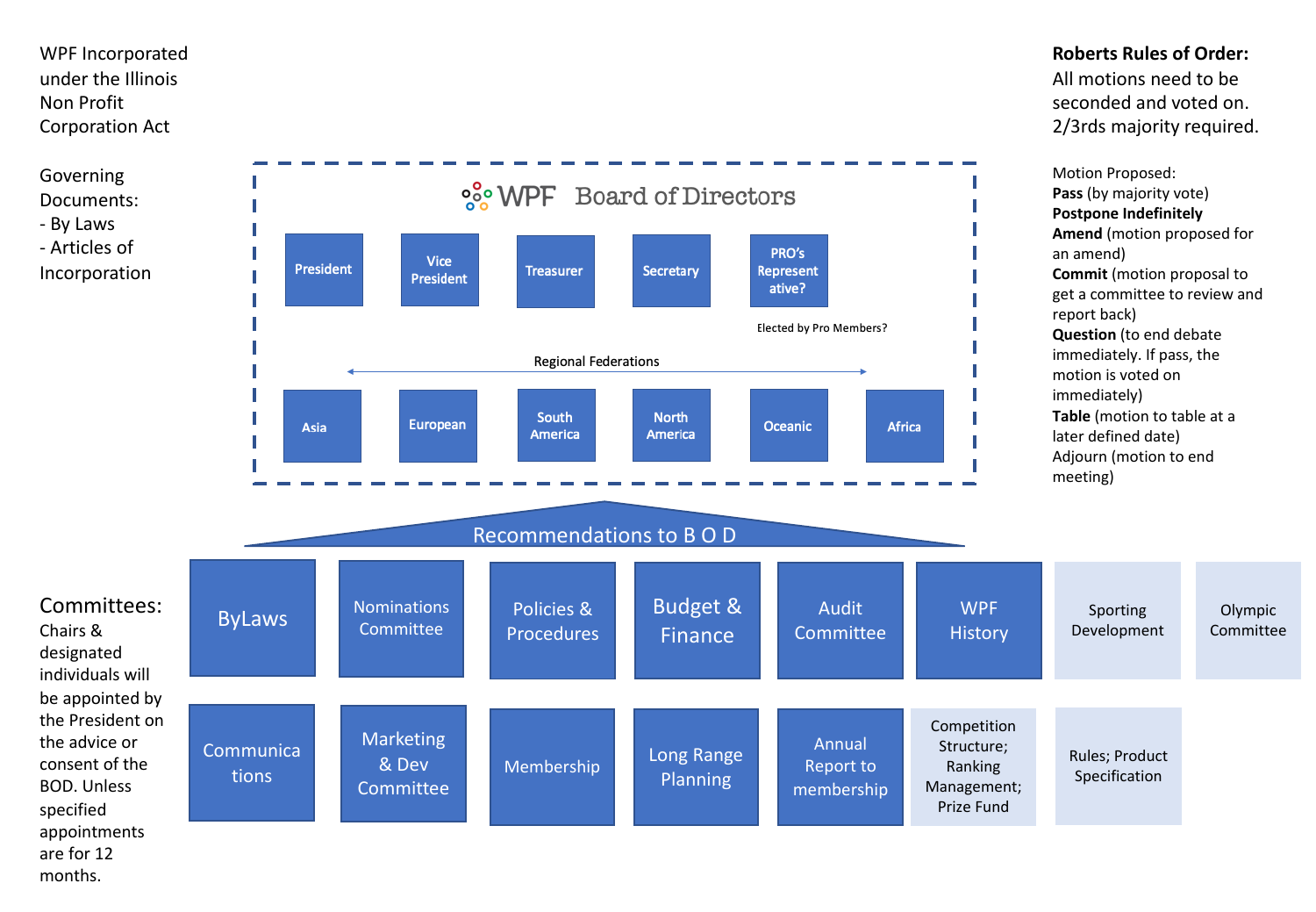